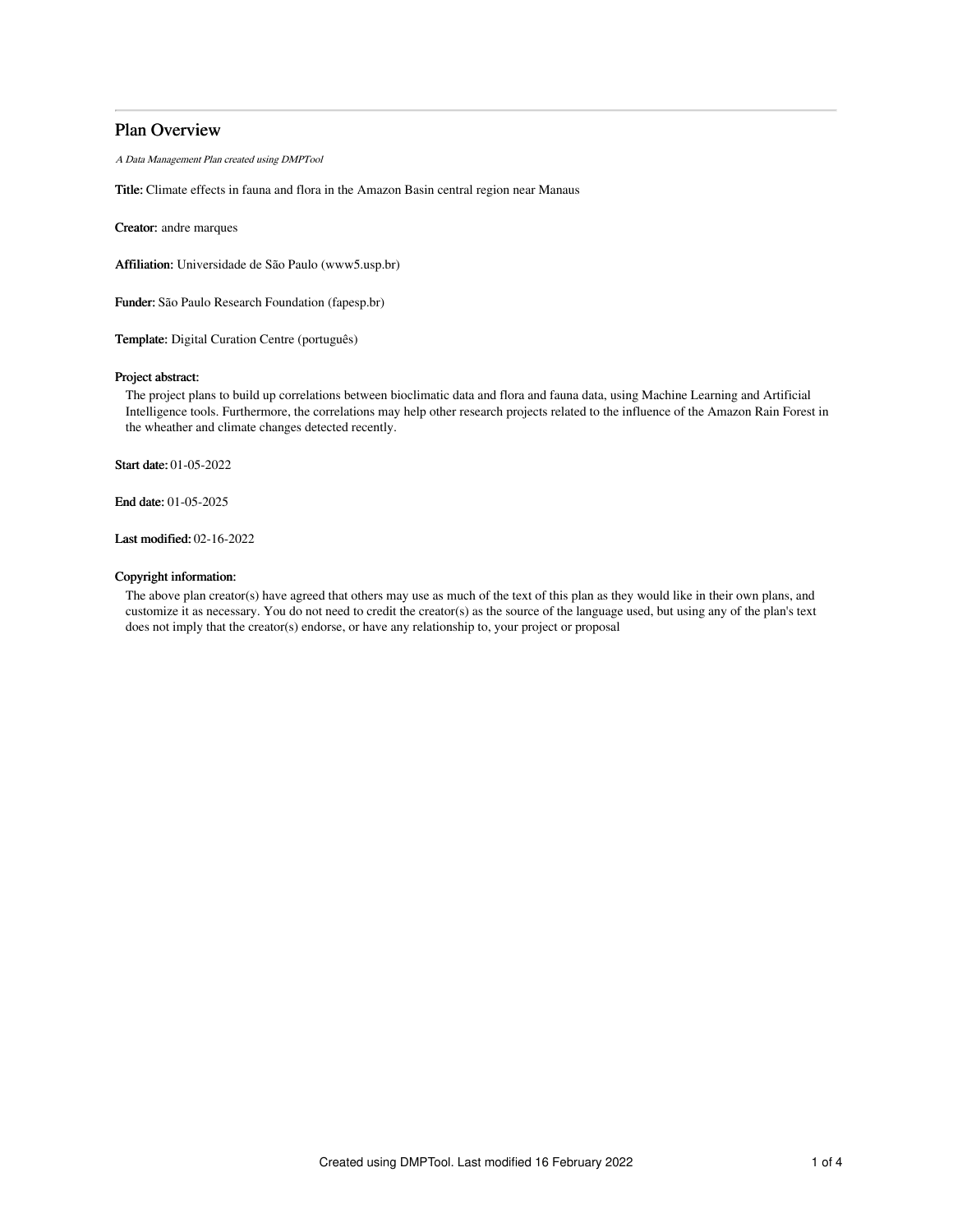# Climate effects in fauna and flora in the Amazon Basin central region near Manaus

# Coleta de Dados

### Que dados serão coletados ou criados?

The data to be collected consider concentrations of pollutants, within time and spatial coordinates, related to the fauna and flora specimen. For instance, concentration of Ozone, SO2, CO, acetonitrile, particulates with diameters down to 10 nanometers, NOx, among others. The data of fauna and flora will concentrate on species to be assigned by specialists and technical advisors.

#### Como os dados serão coletados ou criados?

The data will be collected as source datasets, from research institutions or from specific state/private organizations related to the theme.

## Documentação e Metadados

## Que documentação e metadados acompanharão os dados?

The metadata associated to the data and project will focus information from technical advisors, data sources (open/private) and auxiliary data references about bioclimate subjects.

## Ética e Conformidade Legal

#### Como você administrará qualquer questão ética?

The project will observe all the legal procedures and social recommendations regarding all the social, ethic, ethnical issues, commonly seen in this kind of research project. The data will come mostly from open sources.

# Como você vai gerenciar os direitos autorais e os direitos de propriedade intelectual (IP / IPR)?

All copyright steps of this research project will follow the instructions from Universidade de São Paulo (USP).

## Armazenamento e Backup

#### Como os dados serão armazenados e terão backup durante a pesquisa?

The data generated by this research project will be stored in open access repositories, such as the ARM-DOE/USA and others linked to the Universidade de São Paulo (USP) and to the associated research centers and universities.

#### Como você vai gerenciar o acesso e a segurança?

The data generated by this research project will be open access, following the repositories guidelines too.

## Seleção e Preservação

#### Quais dados são de valor a longo prazo e devem ser mantidos, compartilhados e / ou preservados?

The input datasets, generated by interpolation techniques with Machine Learning and Artificial Intelligence, and the outputs generated by the correlations identified between bioclimate, fauna and flora data of the Amazon Basin Central Region.

#### Qual é o plano de preservação a longo prazo do conjunto de dados?

The long term data storage plan considers the access to open access repositories and their guidelines, with version control following the Github concepts.

## Compartilhamento de Dados

#### Como você vai compartilhar os dados?

The data of this research project will be shared throughout the open access repositories or by online request.

#### Existem restrições ao compartilhamento de dados requeridos?

No restrictions have been identified so far. Review of this statement may apply according the evolution of the research project.

## Responsabilidades e Recursos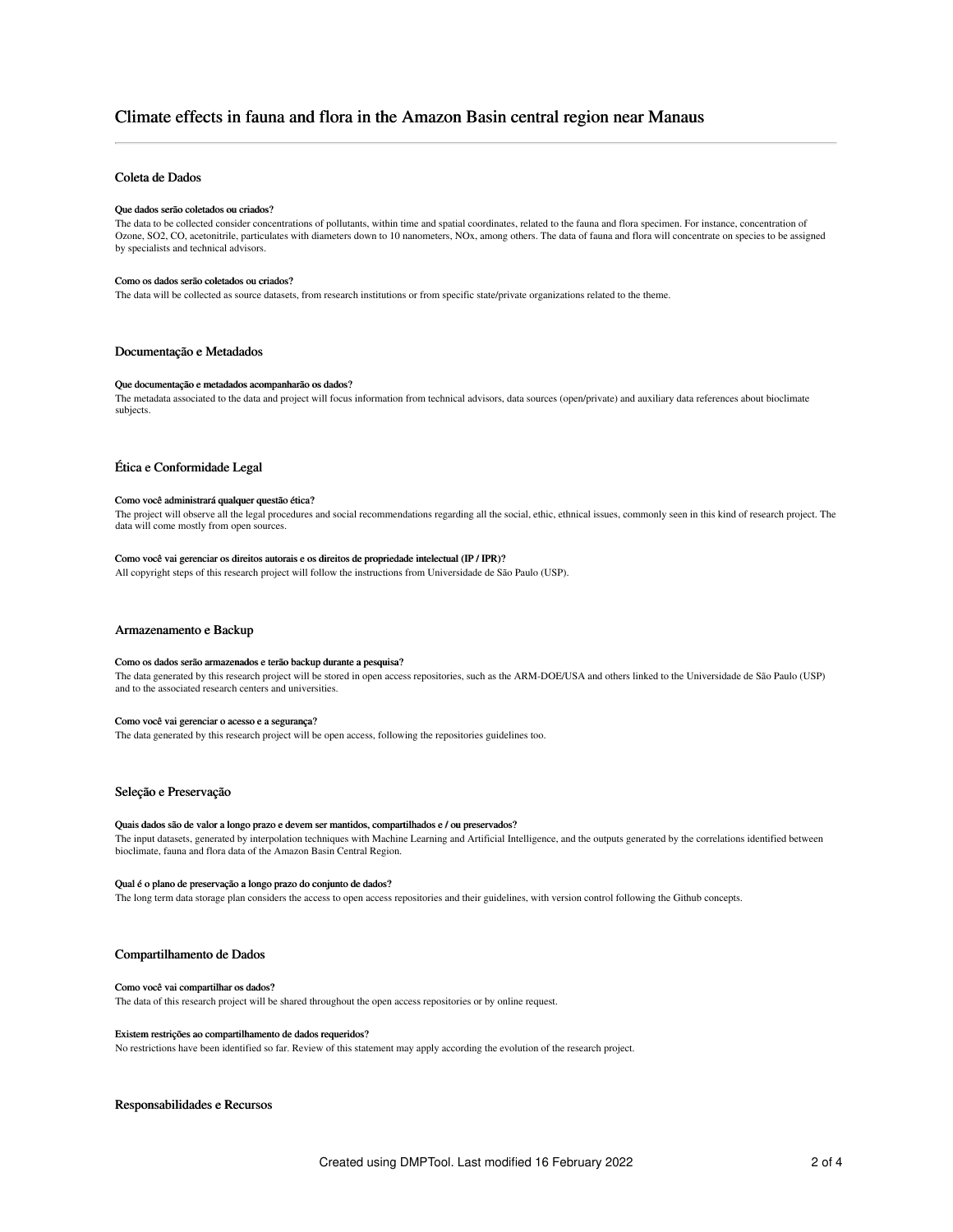## Quem será responsável pelo gerenciamento de dados?

The main researcher (André Marques) and his thesis advisor (Dr. Pedro Correa).

#### Quais recursos você precisará para entregar seu plano?

Funds provided by FAPESP related to this research project.